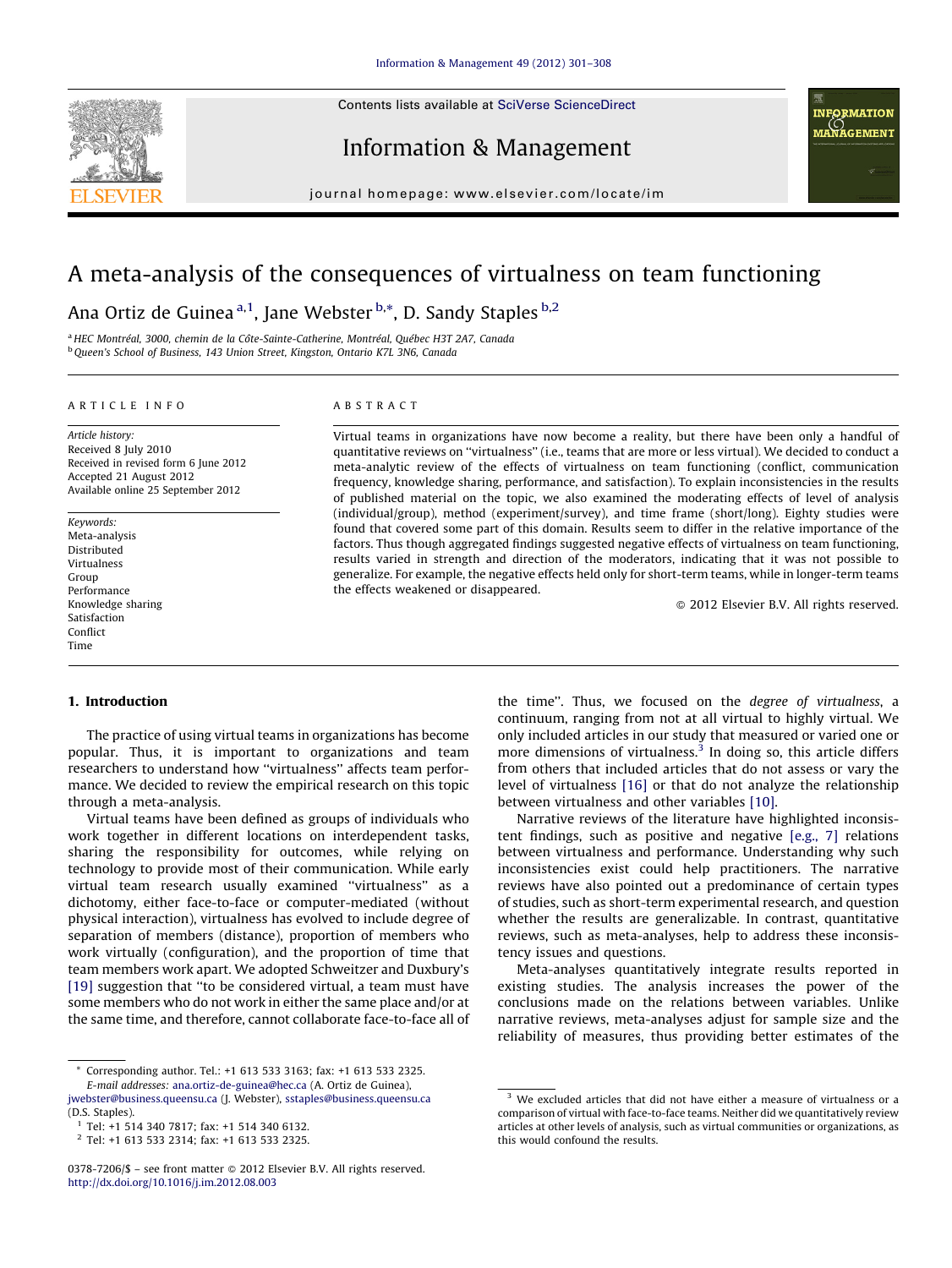relations between variables. They also allow for the discovery of moderators through the coding of differences between studies. Thus, progress in theory building and cumulative knowledge is achievable with meta-analysis.

The objectives of our meta-analysis were to: (1) examine the extent to which virtual teams research has built cumulative knowledge, (2) quantify the strength of the relationships between virtualness and team processes and outcomes, and (3) explore reasons for contradictory findings.

### 2. The consequences of virtualness

To examine the effects of virtualness in teamwork, we used the well-known input–process–output (IPO) model that includes input factors such as team member characteristics, team- and organizational-level architecture, contextual information, and virtualness; processes which are the interactions between team<sup>4</sup> members or communications from individuals involving teamwork, that may be either expressive (interpersonal) or instrumental(task-related); and outputs that measure team effectiveness, such as performance on the task or the satisfaction of group members.

The IPO model has been modified as more has been learned about team effectiveness; for example, some mediating mechanisms, initially considered processes, have been identified as emergent states (e.g., cognitive, motivational, or affective states such as potency and cohesion). Therefore, the general term mediator is used to describe processes and emergent states. Time has also been recognized to have an important role, which was not captured well in the IPO model. These changes have led to an IMOI (input–mediator–output–input) framework [\[14\]](#page--1-0). Within this new framework, it is possible to explain the effects of virtualness on mediators and/or outcomes with the theoretical perspectives of media richness/social presence, attribution theory, and categorization.

Today, groups are more likely to be dispersed, with electronic communication dominating their interaction. Media richness and social presence theories suggest that such communication is less personal, with fewer nonverbal cues. Also, attribution theory suggests that people try to explain their own or others' behaviors by making two types of casual attributions: internal (dispositional) or external (situational). A person's initial attribution of another's behavior is usually dispositional (i.e., the fundamental attribution error) and then corrected, depending on knowledge of the person and/or situation. Virtual teams are likely to make attribution errors because members have less knowledge of their teammates and their environments. Thus there is potential for attribution errors to go uncorrected [\[6\]](#page--1-0). Categorization provides a third theoretical perspective: social identity theory, self-categorization theory and the similarity/attraction paradigm all suggest that people categorize themselves into subgroups according to salient cues. Individuals identify more closely with people they perceive as being similar to themselves [\[5\]](#page--1-0). In virtual team settings, subgroups may develop. As in- and out-group characteristics become salient in subgroups, individuals become more biased towards their own subgroups [\[20\].](#page--1-0)

## 3. Development of research questions and hypotheses

Virtualness is the only input variable we examined. Considering the number of mediator and outcome constructs, the number of possible relationships is quite large. We searched the literature for empirical studies related to virtual teams. Whenever virtualness was included in a study and its relationship to a mediator or outcome variable had been examined in at least one other study, the mediator/output variable was included in our meta-analysis. Therefore, our first general research question was:

**Question 1:** What are the strengths and directions of the relationships between virtualness and team mediators and outputs?

We also examined the generalizability of the findings. Specifically, by introducing moderating variables, meta-analysis techniques can determine whether between-study differences were partially due to the different conditions in the moderator variables. Research designs and sample characteristics are typical moderators examined in meta-analysis work. Accordingly, three possible moderators that varied most frequently across the primary studies were investigated: the level of analysis (individual versus group), the study method (experiment versus survey), and the time the teams worked together (short versus long-term). Therefore, our second research question referred to moderators:

**Question 2:** To what extent do level of analysis, study method, and/or time duration moderate the relationships between virtualness and team processes and outputs?

To investigate these questions, we developed specific hypotheses about the effects of virtualness on the selected mediators and outcomes. The choice of processes and outcomes to include in our meta-analysis was driven by three factors. First, we needed typical processes and outcomes to be represented. Second, we were restricted to situations in which multiple empirical studies on the relationship between virtualness and a specific variable existed. Third, we wished to focus on variables where the empirical results were ambiguous, so that our meta-analysis would help to clarify them. Three mediating variables (conflict, communication frequency, knowledge sharing) and two output variables (performance, and satisfaction) met our criteria.

#### 3.1. Main effect hypotheses

Conflict represents perceived discrepancies, incompatible desires, and wishes of the parties involved in a team. Conflict may be divided into three types: relationship conflict (the affective component of conflict that concerns the awareness of incompatibilities in the interpersonal realm); task conflict (differences in opinions about a group task); and process conflict (differences of opinion about the way a task should be performed). Researchers have used conflict measures with labels such as: proportion of disagreement, personal attacks, tension, task conflict, process conflict, relationship conflict, affective conflict and general conflict, or a combination of these. All three types relate to virtual team functioning [\[9\]](#page--1-0). For example, it can be argued that moderate task conflict can be beneficial because it results in discussion that can provide a better solution to solve the task. Indeed, Massey et al. [\[13\]](#page--1-0) found that more productive virtual teams experienced more conflict. However, many studies find that the three types of conflict inter-relate strongly but negatively to team functioning [\[e.g.,](#page--1-0) 8].

We therefore expected that those in more virtual teams will experience more conflict, while those in less virtual teams enjoy more face-to-face communication, resulting in more informal interaction and socialization. This is likely to result in greater rapport and collaboration, stronger team identity, and lower conflict. Because of distance between team members, conflict is difficult to manage in more virtual teams. Differences in work location can also lead to the formation of in-groups and out-groups within teams. Thus, conflict typically arises between the subgroups due to favoritism of local members.

Although most studies found positive relations (higher conflict  $\frac{4}{4}$  We use the terms team and group interchangeably.  $\frac{4}{4}$  for more virtual teams), a few have demonstrated a negative